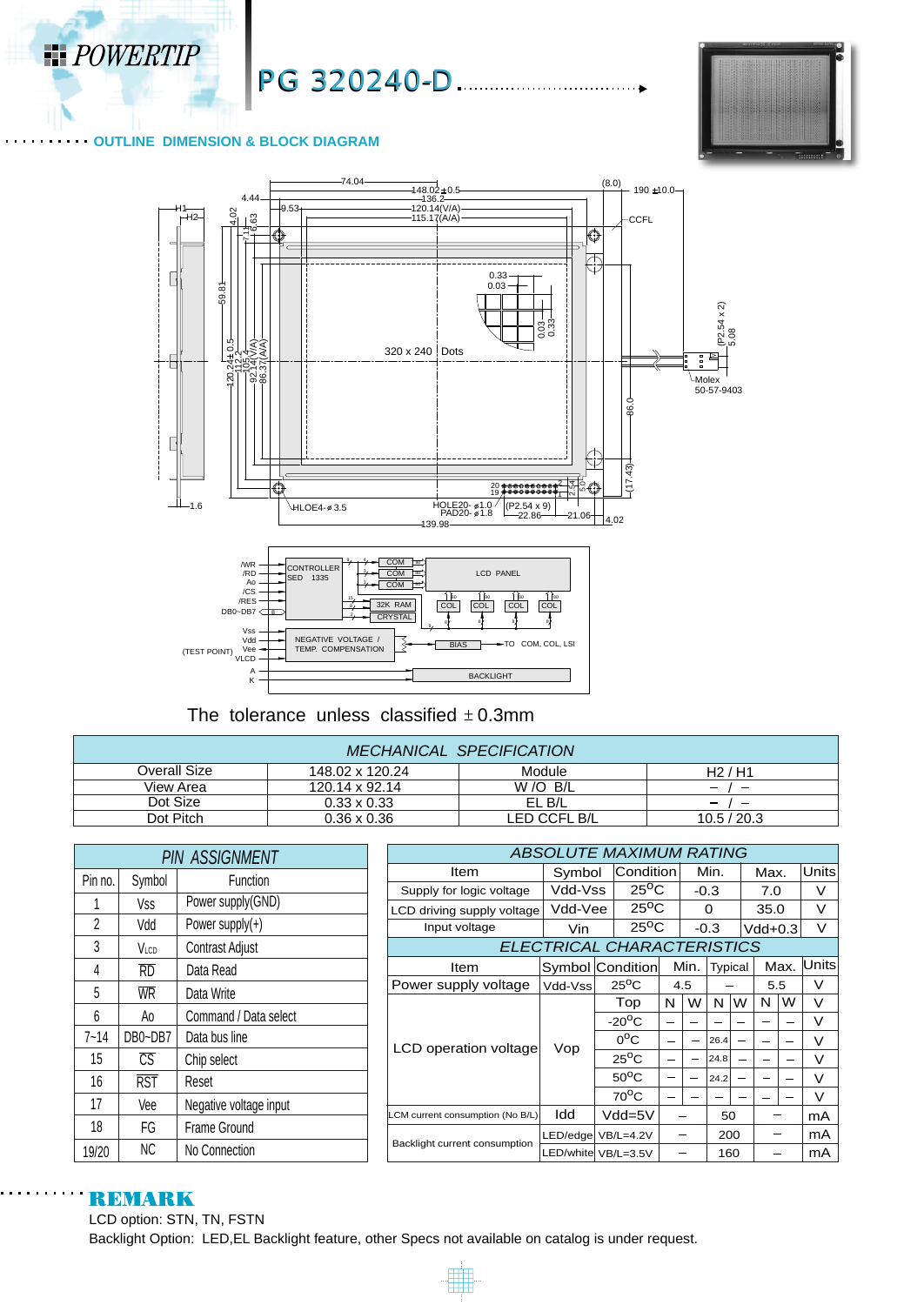

# **PRODUCTS**

## Products

- \* Mono Type Part [Numbering](http://www.powertip.com.tw/products1_1.php) System \* Color Type Part Numbering System
- 
- 
- 
- \* COG Part [Numbering](http://www.powertip.com.tw/products1_3.php) System Mono COG Part Numbering System
- \* EMS Part [Numbering](http://www.powertip.com.tw/products1_5.php) System Self-made product Part Numbering System

**D** Mono Type Part Numbering System

S STN positive gray

| Р              | 16<br>c<br>2<br>3 | 02<br>4<br>5<br>10<br>6<br>7<br>8<br>9<br>11           |                  |
|----------------|-------------------|--------------------------------------------------------|------------------|
| <b>No</b>      | Code<br>value     | <b>Description</b>                                     | <b>Remark</b>    |
| 1              | P                 | Powertip products                                      | <b>Brand</b>     |
| 2              | C                 | Character type                                         | Module type      |
|                | G                 | Graphic type                                           |                  |
|                |                   | 08,16,20,24 Character per line (for character modules) | Characters per   |
| 3              |                   | 120,122,128 Row dots (for graphic modules)             | line or row dots |
| $\overline{4}$ |                   | 01,02,03,04, Lines (for graphic modules)               | Lines or column  |
|                | 32,240            | Column dots (for graphic modules)                      | dots             |
| 5              | Α                 | Without backlight                                      |                  |
|                | B                 | EL backlight blue-green                                |                  |
|                | D                 | EL backlight yellow-green                              |                  |
|                | Ε                 | EL backlight white                                     |                  |
|                | F                 | CCFL backlight white                                   |                  |
|                | L                 | LED backlight yellow-green                             |                  |
|                | M                 | LED backlight amber                                    |                  |
|                | Ν                 | LED backlight red                                      | Backlight mode   |
|                | O                 | LED backlight orange                                   | (Type+Color)     |
|                | P                 | LED backlight pure-green                               |                  |
|                | S                 | LED backlight green                                    |                  |
|                | Τ                 | Double LED backlight                                   |                  |
|                | U                 | LED backlight blue                                     |                  |
|                | V                 | LED backlight blue white                               |                  |
|                | W                 | LED backlight white                                    |                  |
|                | R                 | Triple LED backlight                                   |                  |
| 6              | R                 | Standard (Through hole, cable, connector and etc.)     | Connecting type  |
|                | Υ                 | Straight pin-header                                    |                  |
|                | Ζ                 | Right angle pin-header                                 |                  |
| 7              | None              | TN positive gray                                       |                  |
|                | N                 | TN negative blue                                       |                  |
|                | P                 | PBT(Pure Black Tech.)                                  |                  |
|                | Q                 | E-TN(Enhanced TN)                                      |                  |
|                | Н                 | <b>HTN Positive Gray</b>                               |                  |
|                | J                 | HTN Negative (Black/Blue)                              |                  |

LCD Mode